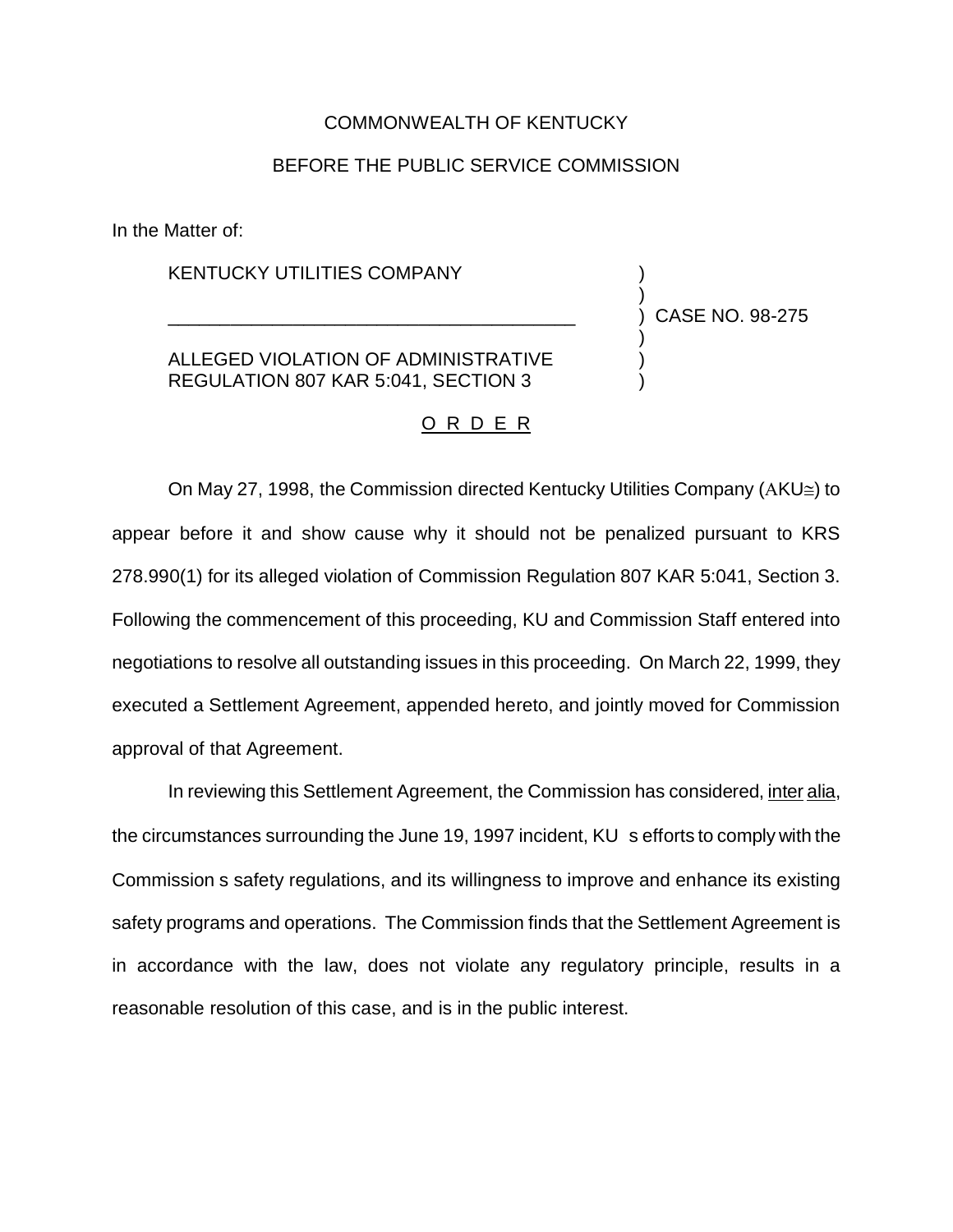IT IS THEREFORE ORDERED that:

1. The Settlement Agreement, appended hereto, is incorporated into this Order as if fully set forth herein.

2. The terms and conditions set forth in the Settlement Agreement are adopted and approved.

3. Within 10 days of the date of this Order, KU shall pay to the Commonwealth of Kentucky the sum of Fifteen Hundred Dollars (\$1,500). This payment shall be in the form of a cashier s or certified check made payable to ATreasurer, Commonwealth of Kentucky $\cong$  and shall be mailed or delivered to: Office of General Counsel, Public Service Commission of Kentucky, 730 Schenkel Lane, Post Office Box 615, Frankfort, Kentucky 40602.

4. This case is closed and shall be removed from the Commission s docket. Done at Frankfort, Kentucky, this 16<sup>th</sup> day of April, 1999.

By the Commission

ATTEST:

Executive Director

\_\_\_\_\_\_\_\_\_\_\_\_\_\_\_\_\_\_\_\_\_\_